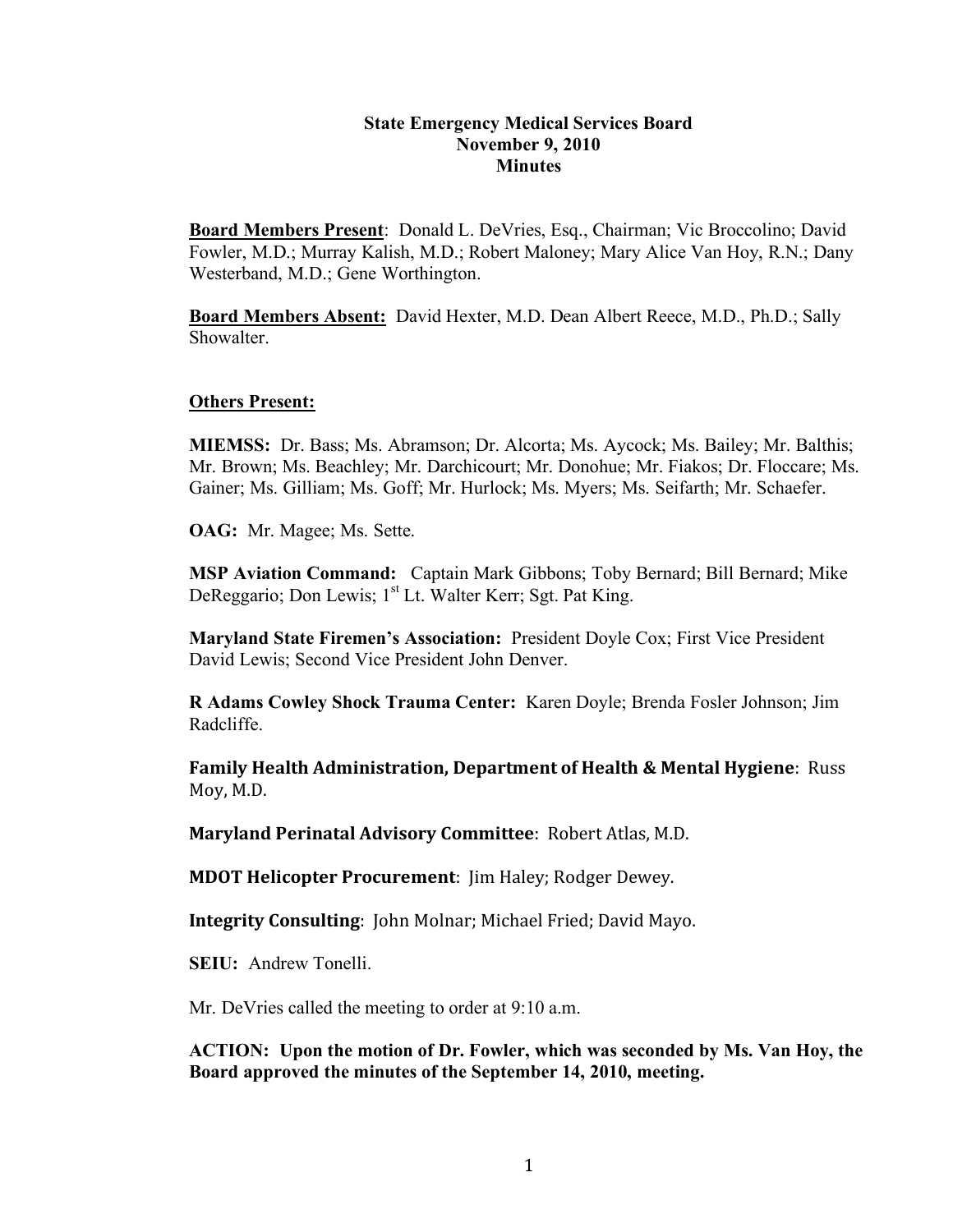## **EXECUTIVE DIRECTOR'S REPORT**

Electronic
Patient
Care
Reporting
("eMEDS").

Dr.
Bass
said
that
staff
was
continuing work to implement the new electronic patient care reporting system, "eMEDS," He said that a pilot test of the new system would begin shortly, with full implementation planned
for
early
2011.

Cardiac
Interventional
Centers.

Dr.
Bass
reported
that
MIEMSS
was
in
the
process
of conducting
site
visits
for
hospitals
seeking
designation
at
Cardiac
Interventional Centers.

He
said
that
regional
planning
efforts
regarding
transport of
STEMI
centers were continuing and going well. He said that MIEMSS was working on the development of a memorandum of understanding for out-of-state centers.

CRT‐I99.

Dr.
Bass
reminded
the
Board
that
the
new
national
EMS
standards
did
not include continuation of the I-99 provider level. As a result, the National Registry had indicated that it would stop testing that level of provider in 2013. Dr. Bass said that many
states,
including
Maryland,
had
expressed
concerns
to
the
National
Registry about the loss of the testing mechanism for this level of provider. He said that, as a result of those concerns, the National Registry had decided to allow states to use the national
test
until
at
least
2020
so
that
state
testing
of
these
providers
could continue.

Dr.
Bass
said
that
this
was a
very
positive
development,
which
would
allow the states to continue to test this level of provider for licensing purposes, although providers
would not
be
able
to
be
nationally
registered.

MSP
Helicopters.

Dr.
Bass
reported
that
the
Board
of
Public
Works
had
approved
a contract for the purchase of six  $(6)$  AW 139 helicopters, with an option to buy six  $(6)$ more. He said that MSP Aviation was anticipating delivery of the first six helicopters at
18,
21,
and
24
months
after
contract
signing.

He
said
that
this
effort
to
replace
the existing
fleet
had
started
nearly
15
years
ago
and
had
required
the
hard
work
of many
individuals
and
entities.

He
thanked
Jim
Haley,
Helicopter
Procurement Officer,
for
his
efforts
during
the
procurement
process.

Mr.
DeVries
noted
that
the
price
to
be
paid
for
the
initial
six
helicopters
was
about \$11.7
million per
helicopter,
which
was
a
very
good
price,
especially
compared
with the
State
of
New
Jersey
which
had
paid
an
additional
\$1.6
million
per
helicopter
for the
same
model.

He
recalled
that
the
first
meeting
of
the
EMS Board
Helicopter Replacement
Committee
had
been
held
in
1995.

He
congratulated
all
who
had worked on the replacement project over the years and thanked the Governor and the members
of
the
General
Assembly
for
their
efforts.

#### **STATEWIDE
EMS
ADVISORY
COUNCIL**

Dr.
Kalish
reported
that
SEMSAC
had
met
in
November
and
had
approved
changes
to the Maryland Medical Protocols and to the SEMSAC Bylaws. He said that these items were on the Board's agenda for today's meeting. He also reported that the election of SEMSAC
officers
had
been
completed
and
that
he
had
been
re‐elected
SEMSAC Chairman
and
Roland Berg
had
been
re‐elected
SEMSAC
Vice‐Chairman.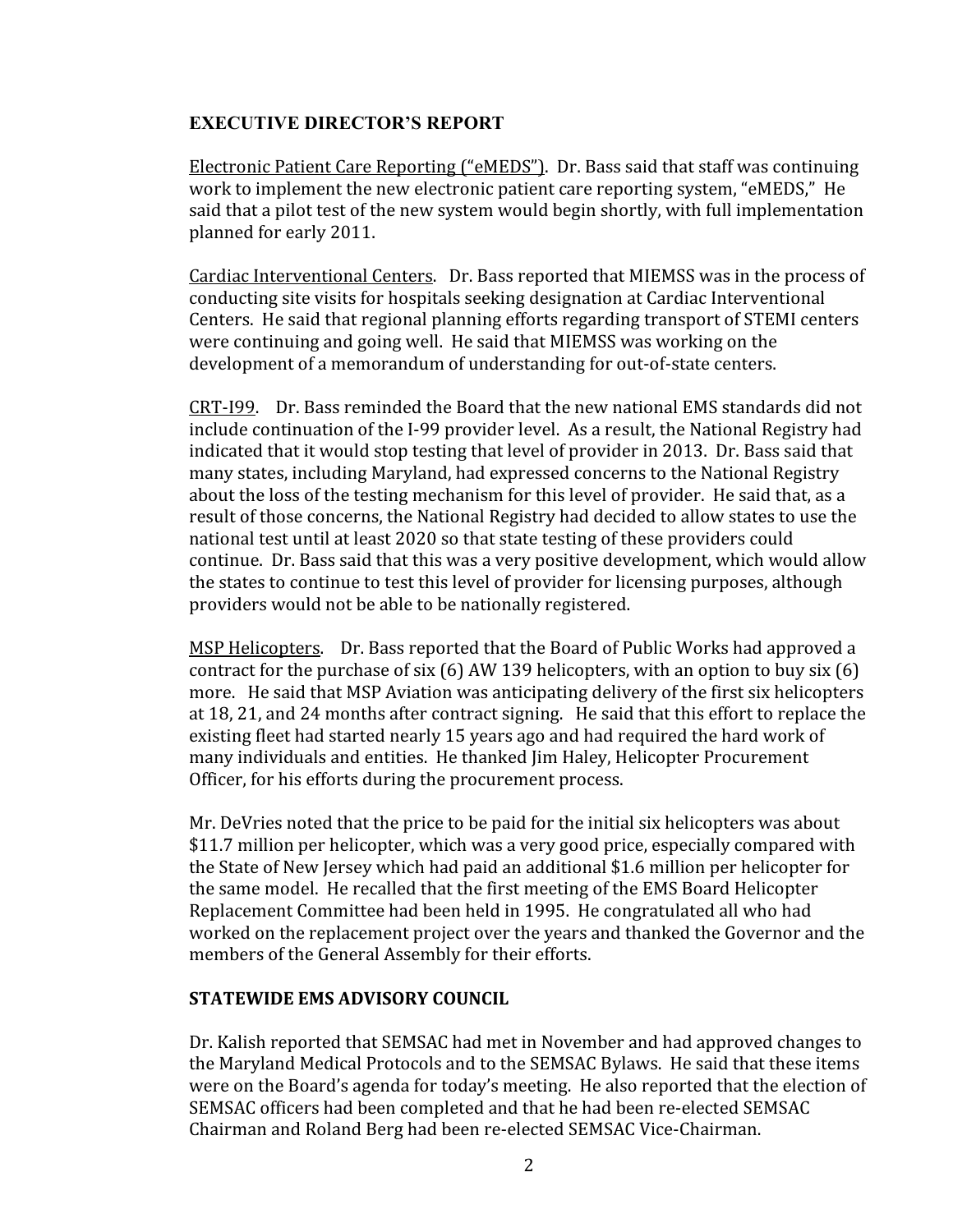## **R
ADAMS
COWLEY
SHOCK
TRAUMA
CENTER**

Ms. Doyle reported that year-to-date patient admissions were slightly ahead of the same period last vear and that beds occupied by month were also higher. She said that
OR
cases
in
relation
to
admissions
continued
to
increase.

She
reported
that
no instances
of
capacity
alert
had
occurred
during October.

She
summarized
the
STC educational
activities
for
the
first
quarter.

### **LEGISLATIVE
REPORT**

Ms.
Gainer
reported
that
the
General
Assembly
would
convene
in
January
and
would include
a
number
of
new
delegates
and
senators.

She
said
that
MIEMSS
anticipated having
one
departmental
bill
before
the
legislature
and
other
important
issues, such as
the
solvency
of
the
EMS
Operations
Fund,
could
be
considered
during
the
session.

### **OLD
BUSINESS**

Perinatal Standards:

Ms
Sette
reminded
the
Board
that
the
proposed
changes
to
the Perinatal
regulations
had
been
previously
approved
by
the
Board
and
published
as proposed
regulations
in
the *Maryland
Register*.

She
said
that
proposed
regulations updated
the
perinatal
designation
requirements
for
designation
to
reflect
the
most current
standards
developed
b
y
the
Maryland
Perinatal
Advisory
Committee.

She said that during the comment period, MIEMSS had received a comment letter from PRMC. She said that recently, the General Assembly's Joint Committee on Administrative, Executive and Legislative Review (AELR) had put a "hold" on the regulations
which has
the
effect
of
precluding
Board
action
on
final
approval of
the regulations
until
the
December
meeting.

Ms.
Sette
explained
that
PRMC's
concern
was
the
requirement
for
a
perinatologist
on staff
and available
within
30
minutes.

She
said
that
MIEMSS
had
been
working
with PRMC for some time to try to develop an approach to resolve the issue.

Ms.
Bailey
introduced
Dr.
Atlas,
Chairman
of
the
Perinatal
Advisory
Committee,
and Dr. Moy, Family Health Administration, Department of Health & Mental Hygiene. Dr. Atlas
said
that
the
Committee
developed
and
periodically
revised
the
Perinatal Standards. He said that the various standards apply to all levels of perinatal centers. He
said
that
when
the
standards
were
most
recently
revised
in
2008,
the
Committee concluded
that,
for
patient
safety
of
the
mother,
it
was
important
to have
a perinatologist
on
staff
and
available
within
30
minutes.

Dr.
Moy
said
that
the
standards
had
been
in
place
since
1995
and
that
the
most recent updates represented the 4<sup>th</sup> revision of the standards in 15 years. He said that the
standards
started as
voluntary,
but
that
they
had
been
subsequently
adopted
by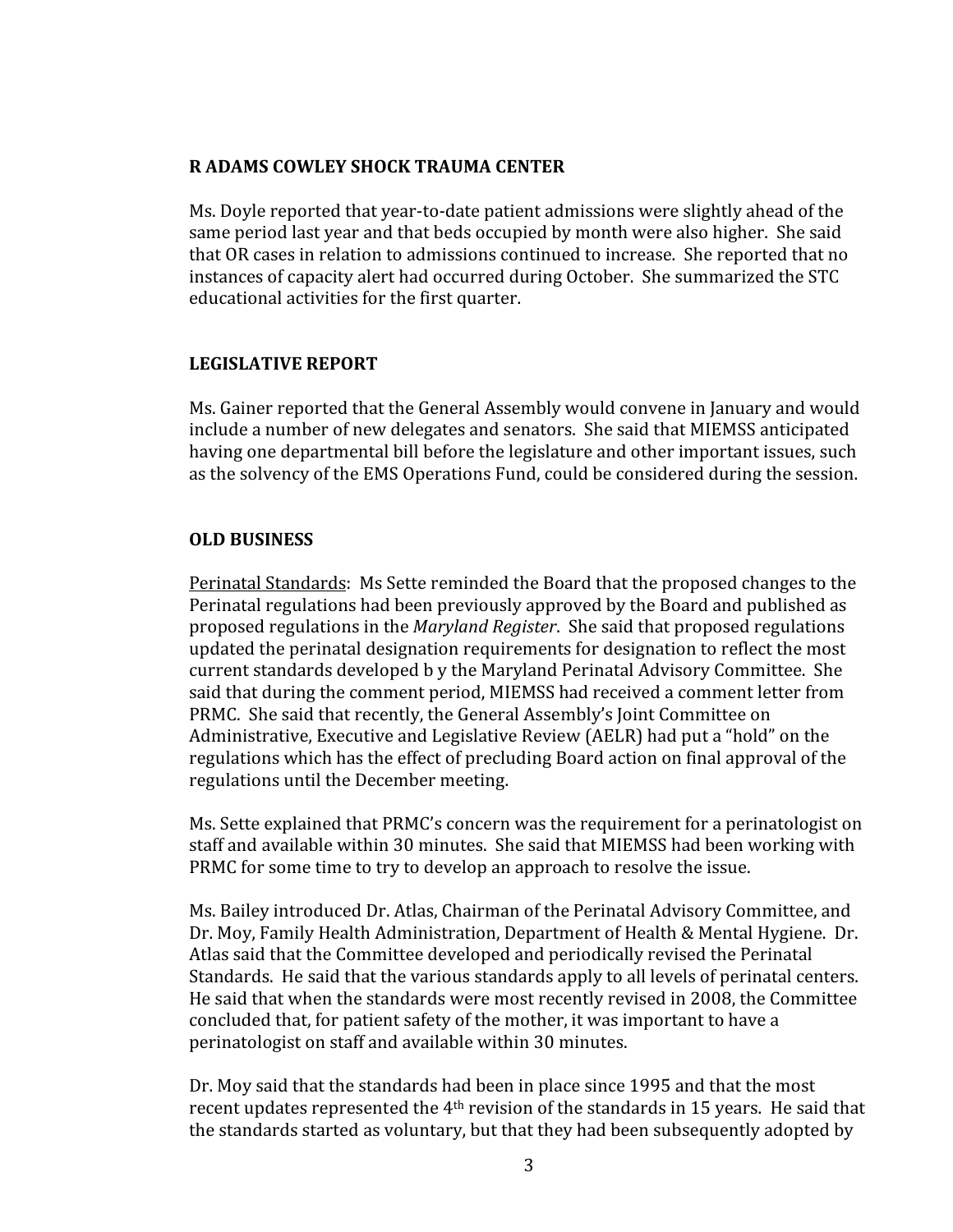the
Maryland
Health
Care
Commission
for
Certificates
of
Need
for
NICUs, and
that MIEMSS
has
adopted
them
for
designation of
perinatal
centers.

He
said
that
the standards
were
based
on
national
guidelines
which
called
for
a
perinatologist
to
be continuously
available
for
consultation;
he
said
that
the
Committee
clarified
this
in the
standards
to
mean
a
perinatologist
on
staff
in
active
practice
and,
if
needed,
in house within 30 minutes. Dr. Atlas said that all other Level 3 centers in the state have
met
this
requirement.

The
Board discussed
the
potential
impact
should
PRMC
be
unable
to
meet
the standards.

Ms.
Van
Hoy said
that
since PRMC's next
designation
would
not occur until
2013,
there
should
be
sufficient
time
to
meet
the
standards.

SEMSAC Bylaws –
Proposed
Revisions.

Dr.
Bass
said
that
proposed
changes
to
the SEMSAC Bylaws had been distributed. He said that the changes added a pilot and a member-at-large to the SEMSAC member and updated the official names of several organizations
that
are
represented
on
SEMSAC.

# **ACTION:

Upon
the
motion
of
Ms.
Van
Hoy,
which
was
seconded
by
Dr.
Fowler, the
Board
approved
the
proposed
revisions
to
the
SEMSAC
Bylaws.**

Maryland
Medical
Protocols
for
EMS
Providers.

Dr.
Alcorta
said
that
the
2011 Maryland
Medical
Protocols
for
EMS
Providers
had
been
previously
distributed
to the
Board.

# **ACTION:

Upon
the
motion
of
Mr.
Broccolino,
which
was
seconded
by
Dr. Westerband,
the
Board approved
the
proposed
changes
to
the
Maryland Medical
Protocols for
EMS
Providers.**

Mr.
DeVries
announced
that
the
Board
would
be
retiring
to
Executive
Session,
after which
it would reconvene
in
Open
Session.

## **ACTION:

Upon
the
motion
of
Ms.
Van
Hoy,
which
was
seconded
by
Dr. Westerband,
the
Board adjourned
to
Executive
Session.**

The
purpose
of
the
closed
session
was
to
carry
out
administrative
functions
under State Government Article §10-502(b), to obtain legal advice from counsel under State Government Article § 10-508 (a) (7), and to discuss certain site reviews and maintain certain
records
and
information
in
confidence
as
required
by
Health
Occupations Article §14‐506
(b)
under
State
Government
Article §
10‐508(a)
(13).

The
closed
session
was attended
by:

**Board Members Present**: Donald L. DeVries, Esq., Chairman; Vic Broccolino; David Fowler, M.D.; Robert Maloney; Mary Alice Van Hoy, R.N.; Dany Westerband, M.D.; Gene Worthington.